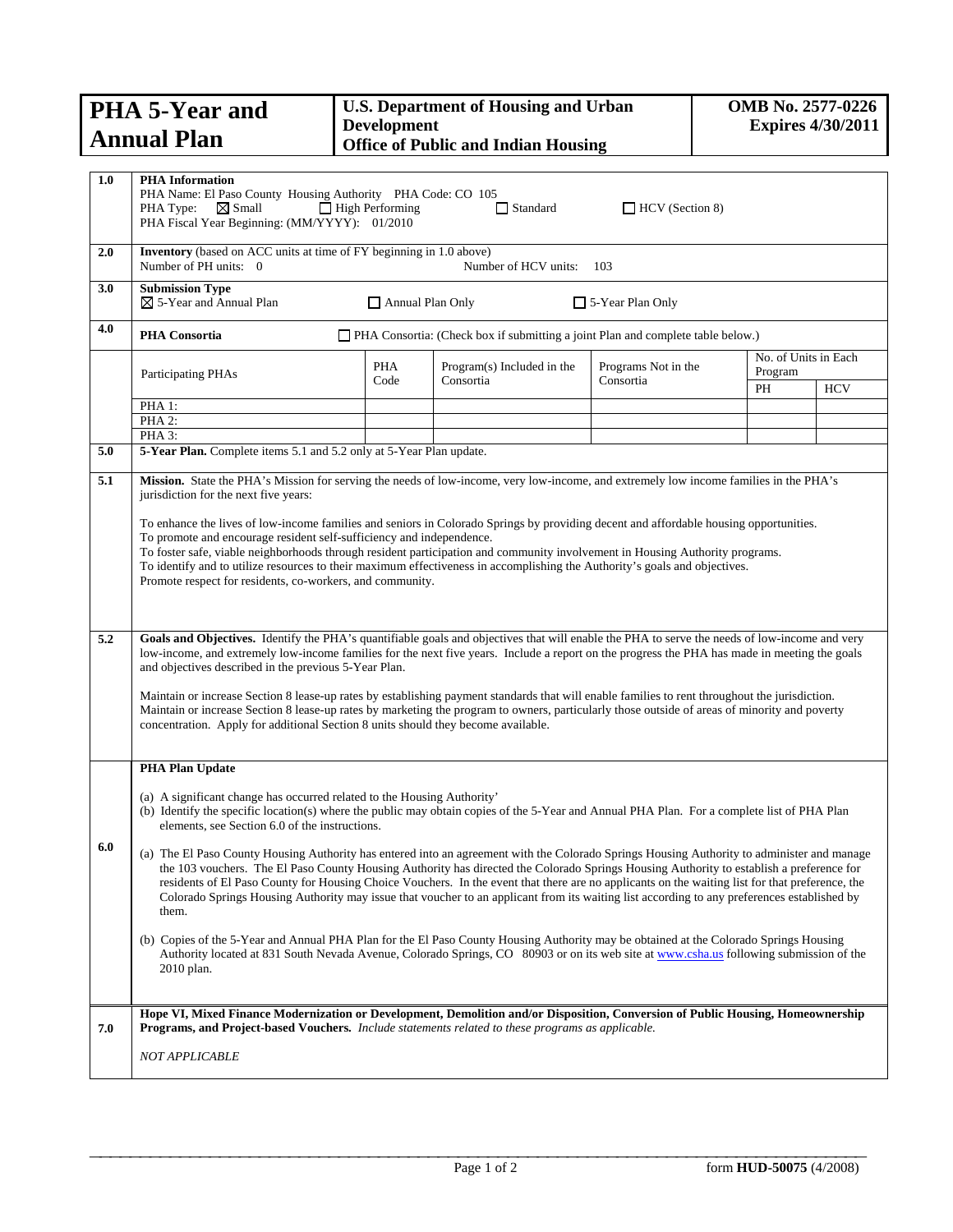|             | Capital Improvements. Please complete Parts 8.1 through 8.3, as applicable.                                                                                                                                                                                                                                                                                                                                                                                                                                                                                                                                                                                                                                                                                             |
|-------------|-------------------------------------------------------------------------------------------------------------------------------------------------------------------------------------------------------------------------------------------------------------------------------------------------------------------------------------------------------------------------------------------------------------------------------------------------------------------------------------------------------------------------------------------------------------------------------------------------------------------------------------------------------------------------------------------------------------------------------------------------------------------------|
| 8.0         | <b>NOT APPLICABLE</b>                                                                                                                                                                                                                                                                                                                                                                                                                                                                                                                                                                                                                                                                                                                                                   |
| 8.1         | Capital Fund Program Annual Statement/Performance and Evaluation Report. As part of the PHA 5-Year and Annual Plan, annually<br>complete and submit the Capital Fund Program Annual Statement/Performance and Evaluation Report, form HUD-50075.1, for each current and<br>open CFP grant and CFFP financing.                                                                                                                                                                                                                                                                                                                                                                                                                                                           |
|             | <b>NOT APPLICABLE</b>                                                                                                                                                                                                                                                                                                                                                                                                                                                                                                                                                                                                                                                                                                                                                   |
| 8.2         | Capital Fund Program Five-Year Action Plan. As part of the submission of the Annual Plan, PHAs must complete and submit the Capital Fund<br>Program Five-Year Action Plan, form HUD-50075.2, and subsequent annual updates (on a rolling basis, e.g., drop current year, and add latest year<br>for a five year period). Large capital items must be included in the Five-Year Action Plan.                                                                                                                                                                                                                                                                                                                                                                             |
|             | <b>NOT APPLICABLE</b>                                                                                                                                                                                                                                                                                                                                                                                                                                                                                                                                                                                                                                                                                                                                                   |
| 8.3         | <b>Capital Fund Financing Program (CFFP).</b><br>□ Check if the PHA proposes to use any portion of its Capital Fund Program (CFP)/Replacement Housing Factor (RHF) to repay debt incurred to<br>finance capital improvements.                                                                                                                                                                                                                                                                                                                                                                                                                                                                                                                                           |
|             | <b>NOT APPLICABLE</b>                                                                                                                                                                                                                                                                                                                                                                                                                                                                                                                                                                                                                                                                                                                                                   |
| 9.0         | Housing Needs. Based on information provided by the applicable Consolidated Plan, information provided by HUD, and other generally available<br>data, make a reasonable effort to identify the housing needs of the low-income, very low-income, and extremely low-income families who reside in<br>the jurisdiction served by the PHA, including elderly families, families with disabilities, and households of various races and ethnic groups, and<br>other families who are on the public housing and Section 8 tenant-based assistance waiting lists. The identification of housing needs must address<br>issues of affordability, supply, quality, accessibility, size of units, and location.                                                                   |
|             | The El Paso County Housing Authority's jurisdiction extends over the largest county in Colorado and is classified as rural. The Housing Authority<br>attempts to discourage overlap among the programs of the Colorado Springs and Manitou Springs Housing Authorities. The 103 vouchers are<br>issued to participants who receive a preference for residing in the rural El Paso County area. Although this partially addresses some of the needs in<br>El Paso County, it does not play a significant role in meeting the overall need. The El Paso County Housing Authority utilizes a variety of other<br>programs to address the needs of El Paso County; the CSHA coordinates with the El Paso County HA to maximize resources to the fullest possible<br>extent. |
|             | Strategy for Addressing Housing Needs. Provide a brief description of the PHA's strategy for addressing the housing needs of families in the                                                                                                                                                                                                                                                                                                                                                                                                                                                                                                                                                                                                                            |
| 9.1         | jurisdiction and on the waiting list in the upcoming year. Note: Small, Section 8 only, and High Performing PHAs complete only for Annual<br>Plan submission with the 5-Year Plan.                                                                                                                                                                                                                                                                                                                                                                                                                                                                                                                                                                                      |
|             | Although housing is available, it requires extensive staff support and due to the rural nature, is expensive to administer. Families be they elderly,<br>handicapped, or minority, are able to identify housing that is not concentrated or definable as low income. The challenge with this Housing<br>Authority is with the few number of vouchers the Housing Authority has to meet the needs for this large rural district.                                                                                                                                                                                                                                                                                                                                         |
|             | Additional Information. Describe the following, as well as any additional information HUD has requested.                                                                                                                                                                                                                                                                                                                                                                                                                                                                                                                                                                                                                                                                |
| <b>10.0</b> | (a) Progress in Meeting Mission and Goals. Provide a brief statement of the PHA's progress in meeting the mission and goals described in the 5-<br>Year Plan.<br>(b) Significant Amendment and Substantial Deviation/Modification. Provide the PHA's definition of "significant amendment" and "substantial<br>deviation/modification                                                                                                                                                                                                                                                                                                                                                                                                                                   |
|             | (a) The Housing Authority continues to administer 103 units. There have been no additional units added as a result of limited federal funding.<br>The Housing Authority continues to conduct landlord workshops in an attempt to familiarize the community with the voucher program in hopes of<br>creating more opportunities in poverty or minority concentrated areas. The Housing Authority provides a roster for landlords to list their names and<br>properties that are available on their website. The waiting list continues to remain closed.                                                                                                                                                                                                                 |
|             | (b) The Housing Authority has made no significant amendment or substantial deviations/modifications to its Plan. A change which alters the basic<br>mission of the Housing Authority either philosophically or its goals and objectives would be a significant amendment or substantial<br>deviation/modification.                                                                                                                                                                                                                                                                                                                                                                                                                                                      |

**\_\_\_\_\_\_\_\_\_\_\_\_\_\_\_\_\_\_\_\_\_\_\_\_\_\_\_\_\_\_\_\_\_\_\_\_\_\_\_\_\_\_\_\_\_\_\_\_\_\_\_\_\_\_\_\_\_\_\_\_\_\_\_\_\_\_\_\_\_\_\_\_\_\_\_\_\_\_**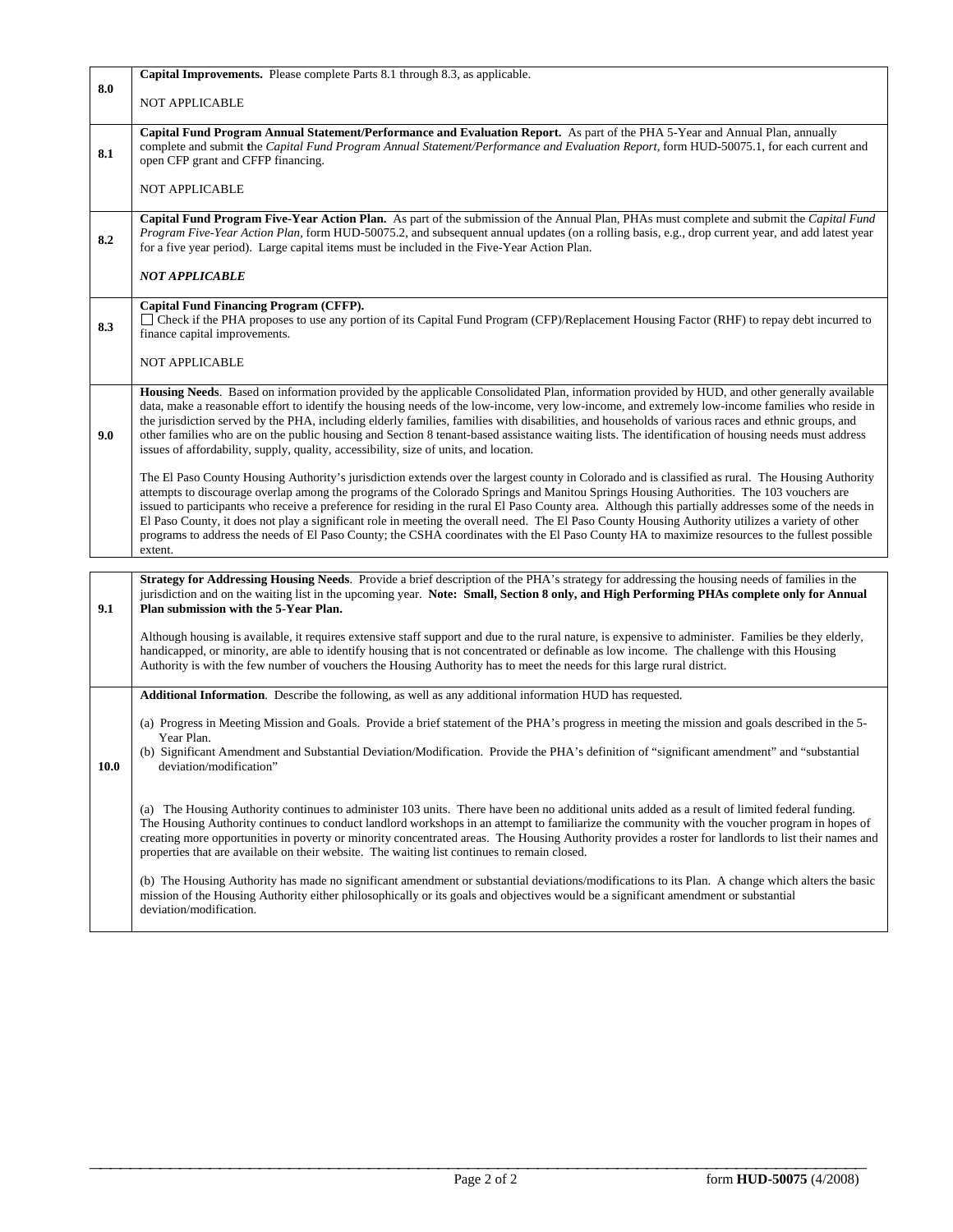| 11.0 | Required Submission for HUD Field Office Review. In addition to the PHA Plan template (HUD-50075), PHAs must submit the following                               |
|------|-----------------------------------------------------------------------------------------------------------------------------------------------------------------|
|      | documents. Items (a) through (g) may be submitted with signature by mail or electronically with scanned signatures, but electronic submission is                |
|      | encouraged. Items (h) through (i) must be attached electronically with the PHA Plan. Note: Faxed copies of these documents will not be accepted                 |
|      | by the Field Office.                                                                                                                                            |
|      | (a) Form HUD-50077, PHA Certifications of Compliance with the PHA Plans and Related Regulations (which includes all certifications relating<br>to Civil Rights) |
|      | (b) Form HUD-50070, Certification for a Drug-Free Workplace (PHAs receiving CFP grants only)                                                                    |
|      | (c) Form HUD-50071, Certification of Payments to Influence Federal Transactions (PHAs receiving CFP grants only)                                                |
|      | (d) Form SF-LLL, <i>Disclosure of Lobbying Activities</i> (PHAs receiving CFP grants only)                                                                      |
|      | (e) Form SF-LLL-A, <i>Disclosure of Lobbying Activities Continuation Sheet</i> (PHAs receiving CFP grants only)                                                 |
|      | Resident Advisory Board (RAB) comments. Comments received from the RAB must be submitted by the PHA as an attachment to the PHA<br>(f)                          |
|      | Plan. PHAs must also include a narrative describing their analysis of the recommendations and the decisions made on these recommendations                       |
|      | (The Housing Authority received no comments from any program participants.)                                                                                     |
|      | $(g)$ Challenged Elements - None                                                                                                                                |
|      | (h) Form HUD-50075.1, Capital Fund Program Annual Statement/Performance and Evaluation Report (PHAs receiving CFP grants only)                                  |
|      | (i) Form HUD-50075.2, Capital Fund Program Five-Year Action Plan (PHAs receiving CFP grants only)                                                               |
|      | VAWA Attachment<br>(i)                                                                                                                                          |
|      |                                                                                                                                                                 |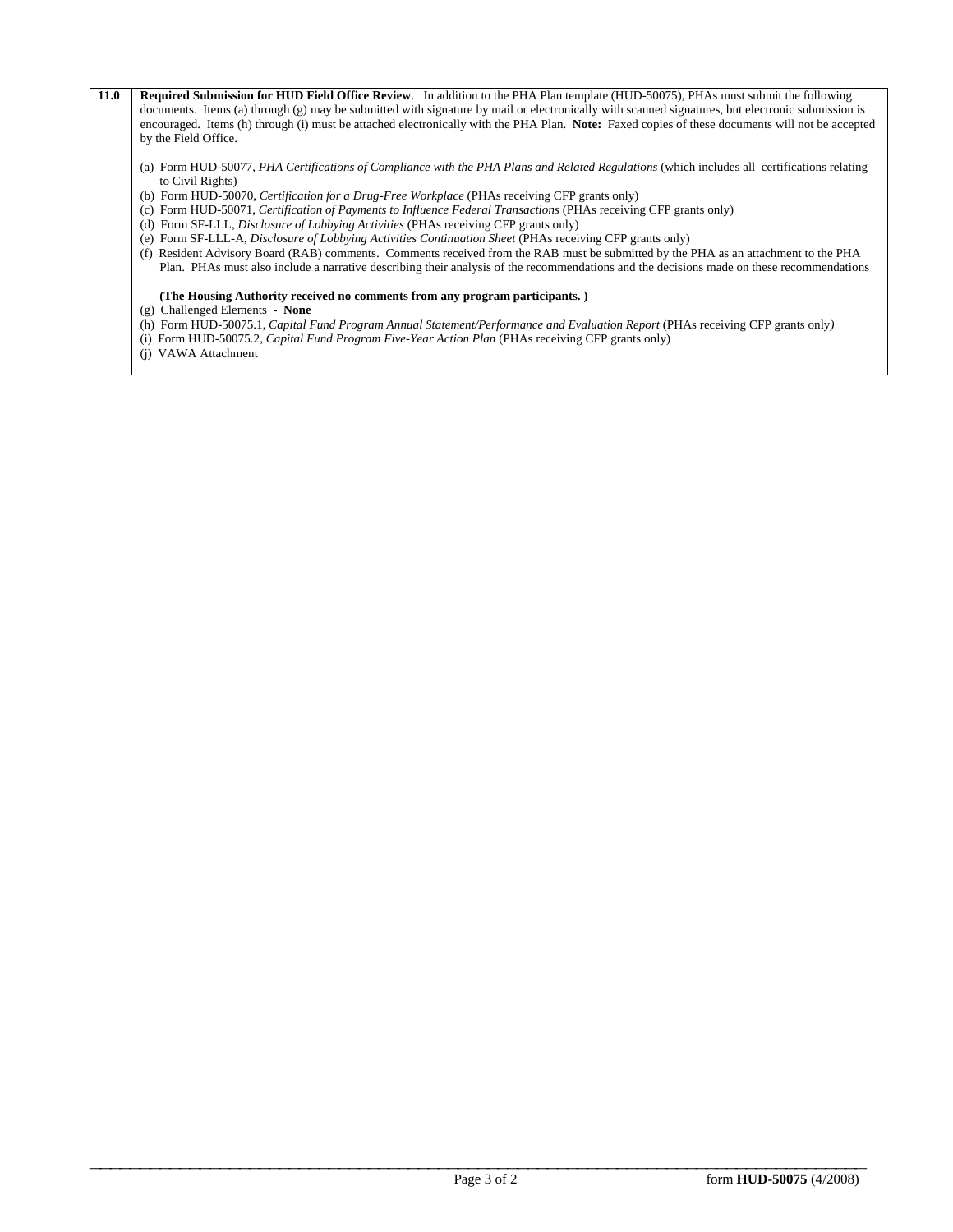| <b>PHA Certifications of Compliance</b> |  |
|-----------------------------------------|--|
| with PHA Plans and Related              |  |
| <b>Regulations</b>                      |  |

## PHA Certifications of Compliance with the PHA Plans and Related Regulations: Board Resolution to Accompany the PHA 5-Year and Annual PHA Plan

Acting on behalf of the Board of Commissioners of the Public Housing Agency (PHA) listed below, as its Chairman or other authorized PHA official if there is no Board of Commissioners, I approve the submission of the  $\chi$  5-Year and/or  $\chi$  Annual PHA Plan for the PHA fiscal year beginning  $2010$ , hereinafter referred to as" the Plan", of which this document is a part and make the following certifications and agreements with the Department of Housing and Urban Development (HUD) in connection with the submission of the Plan and implementation thereof:

- 1. The Plan is consistent with the applicable comprehensive housing affordability strategy (or any plan incorporating such strategy) for the jurisdiction in which the PHA is located.
- The Plan contains a certification by the appropriate State or local officials that the Plan is consistent with the applicable Consolidated Plan, which includes a certification that requires the preparation of an Analysis of Impediments to Fair Housing Choice, for the PHA's jurisdiction and a description of the manner in which the PHA Plan is consistent with the applicable Consolidated Plan.
- The PHA certifies that there has been no change, significant or otherwise, to the Capital Fund Program (and Capital Fund Program/Replacement Housing Factor) Annual Statement(s), since submission of its last approved Annual Plan. The Capital Fund Program Annual Statement/Annual Statement/Performance and Evaluation Report must be submitted annually even if there is no change.
- The PHA has established a Resident Advisory Board or Boards, the membership of which represents the residents assisted by  $4.$ the PHA, consulted with this Board or Boards in developing the Plan, and considered the recommendations of the Board or Boards (24 CFR 903.13). The PHA has included in the Plan submission a copy of the recommendations made by the Resident Advisory Board or Boards and a description of the manner in which the Plan addresses these recommendations.
- 5. The PHA made the proposed Plan and all information relevant to the public hearing available for public inspection at least 45 days before the hearing, published a notice that a hearing would be held and conducted a hearing to discuss the Plan and invited public comment.
- The PHA certifies that it will carry out the Plan in conformity with Title VI of the Civil Rights Act of 1964, the Fair Housing 6. Act, section 504 of the Rehabilitation Act of 1973, and title II of the Americans with Disabilities Act of 1990.
- The PHA will affirmatively further fair housing by examining their programs or proposed programs, identify any 7. impediments to fair housing choice within those programs, address those impediments in a reasonable fashion in view of the resources available and work with local jurisdictions to implement any of the jurisdiction's initiatives to affirmatively further fair housing that require the PHA's involvement and maintain records reflecting these analyses and actions.
- For PHA Plan that includes a policy for site based waiting lists: 8.
	- The PHA regularly submits required data to HUD's 50058 PIC/IMS Module in an accurate, complete and timely manner (as specified in PIH Notice 2006-24);
	- The system of site-based waiting lists provides for full disclosure to each applicant in the selection of the development in which to reside, including basic information about available sites; and an estimate of the period of time the applicant would likely have to wait to be admitted to units of different sizes and types at each site;
	- Adoption of site-based waiting list would not violate any court order or settlement agreement or be inconsistent with a pending complaint brought by HUD;
	- The PHA shall take reasonable measures to assure that such waiting list is consistent with affirmatively furthering fair housing:
	- The PHA provides for review of its site-based waiting list policy to determine if it is consistent with civil rights laws and certifications, as specified in 24 CFR part 903.7(c)(1).
- The PHA will comply with the prohibitions against discrimination on the basis of age pursuant to the Age Discrimination Act Q. of 1975.
- 10. The PHA will comply with the Architectural Barriers Act of 1968 and 24 CFR Part 41, Policies and Procedures for the Enforcement of Standards and Requirements for Accessibility by the Physically Handicapped.
- The PHA will comply with the requirements of section 3 of the Housing and Urban Development Act of 1968, Employment Opportunities for Low-or Very-Low Income Persons, and with its implementing regulation at 24 CFR Part 135.

Previous version is obsolete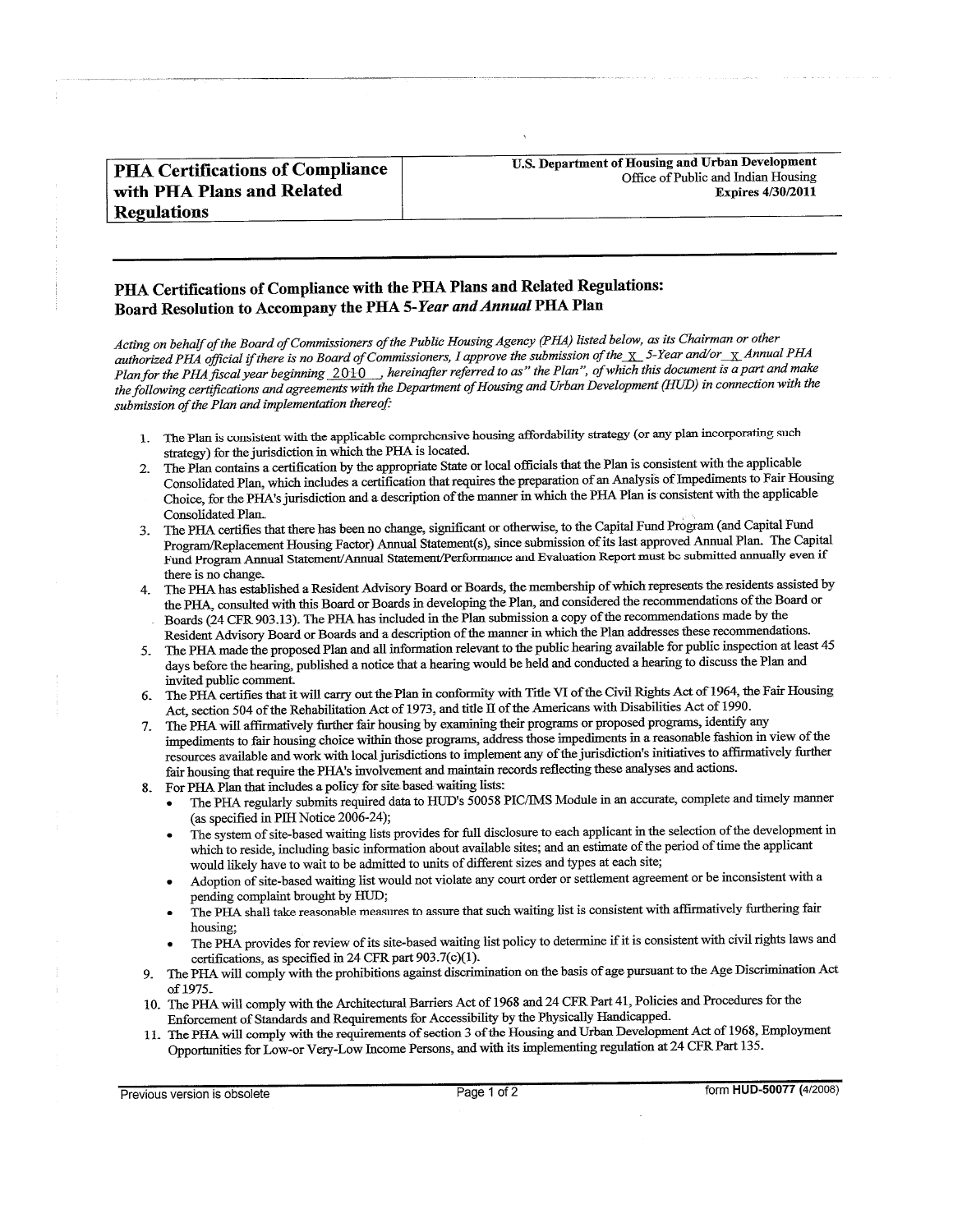- 12. The PHA will comply with acquisition and relocation requirements of the Uniform Relocation Assistance and Real Property Acquisition Policies Act of 1970 and implementing regulations at 49 CFR Part 24 as applicable.
- 13. The PHA will take appropriate affirmative action to award contracts to minority and women's business enterprises under 24 CFR 5.105(a).
- 14. The PHA will provide the responsible entity or HUD any documentation that the responsible entity or HUD needs to carry out its review under the National Environmental Policy Act and other related authorities in accordance with 24 CFR Part 58 or Part 50, respectively.
- 15. With respect to public housing the PHA will comply with Davis-Bacon or HUD determined wage rate requirements under Section 12 of the United States Housing Act of 1937 and the Contract Work Hours and Safety Standards Act.
- 16. The PHA will keep records in accordance with 24 CFR 85.20 and facilitate an effective audit to determine compliance with program requirements.
- 17. The PHA will comply with the Lead-Based Paint Poisoning Prevention Act, the Residential Lead-Based Paint Hazard Reduction Act of 1992, and 24 CFR Part 35.
- 18. The PHA will comply with the policies, guidelines, and requirements of OMB Circular No. A-87 (Cost Principles for State, Local and Indian Tribal Governments), 2 CFR Part 225, and 24 CFR Part 85 (Administrative Requirements for Grants and Cooperative Agreements to State, Local and Federally Recognized Indian Tribal Governments).
- 19. The PHA will undertake only activities and programs covered by the Plan in a manner consistent with its Plan and will utilize covered grant funds only for activities that are approvable under the regulations and included in its Plan.
- 20. All attachments to the Plan have been and will continue to be available at all times and all locations that the PHA Plan is available for public inspection. All required supporting documents have been made available for public inspection along with the Plan and additional requirements at the primary business office of the PHA and at all other times and locations identified by the PHA in its PHA Plan and will continue to be made available at least at the primary business office of the PHA.
- 21. The PHA provides assurance as part of this certification that:
	- (i) The Resident Advisory Board had an opportunity to review and comment on the changes to the policies and programs before implementation by the PHA;
	- (ii) The changes were duly approved by the PHA Board of Directors (or similar governing body); and
	- (iii) The revised policies and programs are available for review and inspection, at the principal office of the PHA during normal business hours.
- 22. The PHA certifies that it is in compliance with all applicable Federal statutory and regulatory requirements.

#### El Paso County Housing Authority PHA Name

<u>CO 105</u> PHA Number/HA Code

5-Year PHA Plan for Fiscal Years 20 \_\_\_\_\_ - 20

Annual PHA Plan for Fiscal Years 20 \_\_\_\_\_ - 20

5-Year and Annual Plan - 2010-2015  $\mathbf{X} \mathbf{X}$ 

I hereby certify that all the information stated herein, as well as any information provided in the accompaniment herewith, is true and accurate. Warning: HUD will prosecute false claims and statements. Conviction may result in criminal and/or civil penalties. (18 U.S.C. 1001, 1010, 1012; 31 U.S.C. 3729, 3802)

| Name of Authorized Official | Title                   |
|-----------------------------|-------------------------|
| Sherrie L. Vogt muh         | Chairman                |
| Signature                   | Date<br>$10 - 1 - 2009$ |
|                             |                         |

Previous version is obsolete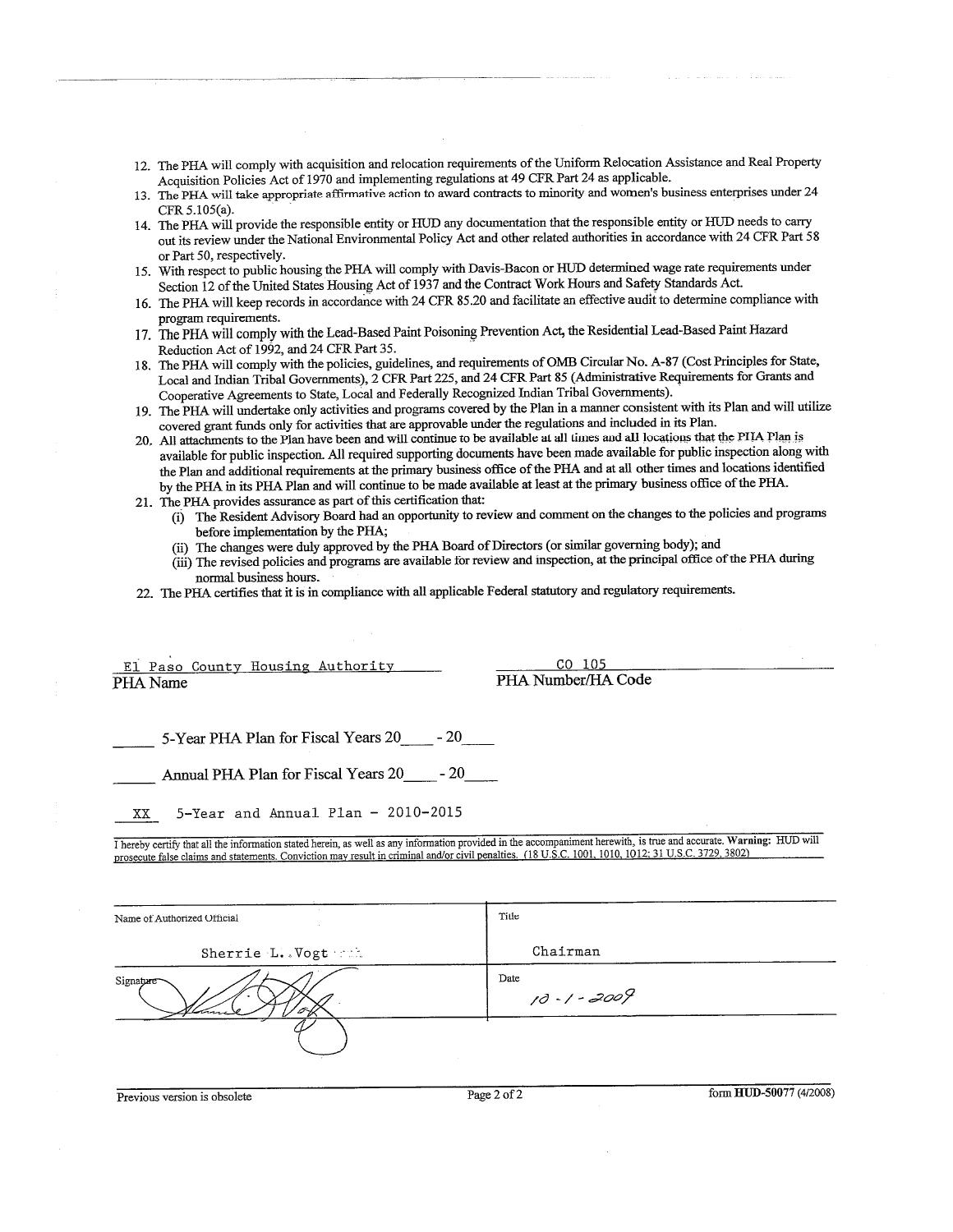## **Certification for** a Drug-Free Workplace

**U.S. Department of Housing** and Urban Development

## El Paso County Housing Authority

Program/Activity Receiving Federal Grant Funding

#### CO 105

Applicant Name

Acting on behalf of the above named Applicant as its Authorized Official, I make the following certifications and agreements to the Department of Housing and Urban Development (HUD) regarding the sites listed below:

I certify that the above named Applicant will or will continue to provide a drug-free workplace by:

a. Publishing a statement notifying employees that the unlawful manufacture, distribution, dispensing, possession, or use of a controlled substance is prohibited in the Applicant's workplace and specifying the actions that will be taken against employees for violation of such prohibition.

b. Establishing an on-going drug-free awareness program to inform employees ---

(1) The dangers of drug abuse in the workplace;

(2) The Applicant's policy of maintaining a drug-free workplace;

(3) Any available drug counseling, rehabilitation, and employee assistance programs; and

(4) The penalties that may be imposed upon employees for drug abuse violations occurring in the workplace.

c. Making it a requirement that each employee to be engaged in the performance of the grant be given a copy of the statement required by paragraph a.;

d. Notifying the employee in the statement required by paragraph a. that, as a condition of employment under the grant, the employee will ---

(1) Abide by the terms of the statement; and

(2) Notify the employer in writing of his or her conviction for a violation of a criminal drug statute occurring in the workplace no later than five calendar days after such conviction;

e. Notifying the agency in writing, within ten calendar days after receiving notice under subparagraph d.(2) from an employee or otherwise receiving actual notice of such conviction. Employers of convicted employees must provide notice, including position title, to every grant officer or other designee on whose grant activity the convicted employee was working, unless the Federalagency has designated a central point for the receipt of such notices. Notice shall include the identification number(s) of each affected grant;

f. Taking one of the following actions, within 30 calendar days of receiving notice under subparagraph d.(2), with respect to any employee who is so convicted ---

(1) Taking appropriate personnel action against such an employee, up to and including termination, consistent with the requirements of the Rehabilitation Act of 1973, as amended; or

(2) Requiring such employee to participate satisfactorily in a drug abuse assistance or rehabilitation program approved for such purposes by a Federal, State, or local health, law enforcement, or other appropriate agency;

g. Making a good faith effort to continue to maintain a drugfree workplace through implementation of paragraphs a. thru f.

2. Sites for Work Performance. The Applicant shall list (on separate pages) the site(s) for the performance of work done in connection with the HUD funding of the program/activity shown above: Place of Performance shall include the street address, city, county, Statc, and zip code. Identify each sheet with the Applicant name and address and the program/activity receiving grant funding.)

if there are workplaces on file that are not identified on the attached sheets. Check here

I hereby certify that all the information stated herein, as well as any information provided in the accompaniment herewith, is true and accurate. Warning: HUD will prosecute false claims and statements. Conviction may result in criminal and/or civil penalties. (18 U.S.C. 1001, 1010, 1012; 31 U.S.C. 3729, 3802)

| Name of Authorized Official | Title                                                                |
|-----------------------------|----------------------------------------------------------------------|
| Eugene D. Montoya           | <b>Executive Director</b>                                            |
| Signature<br>x couzent a.   | Date<br>October 16, 2009                                             |
|                             | form HUD-50070 (3/98)<br>ref. Handbooks 7417.1, 7475.13, 7485.1 & .3 |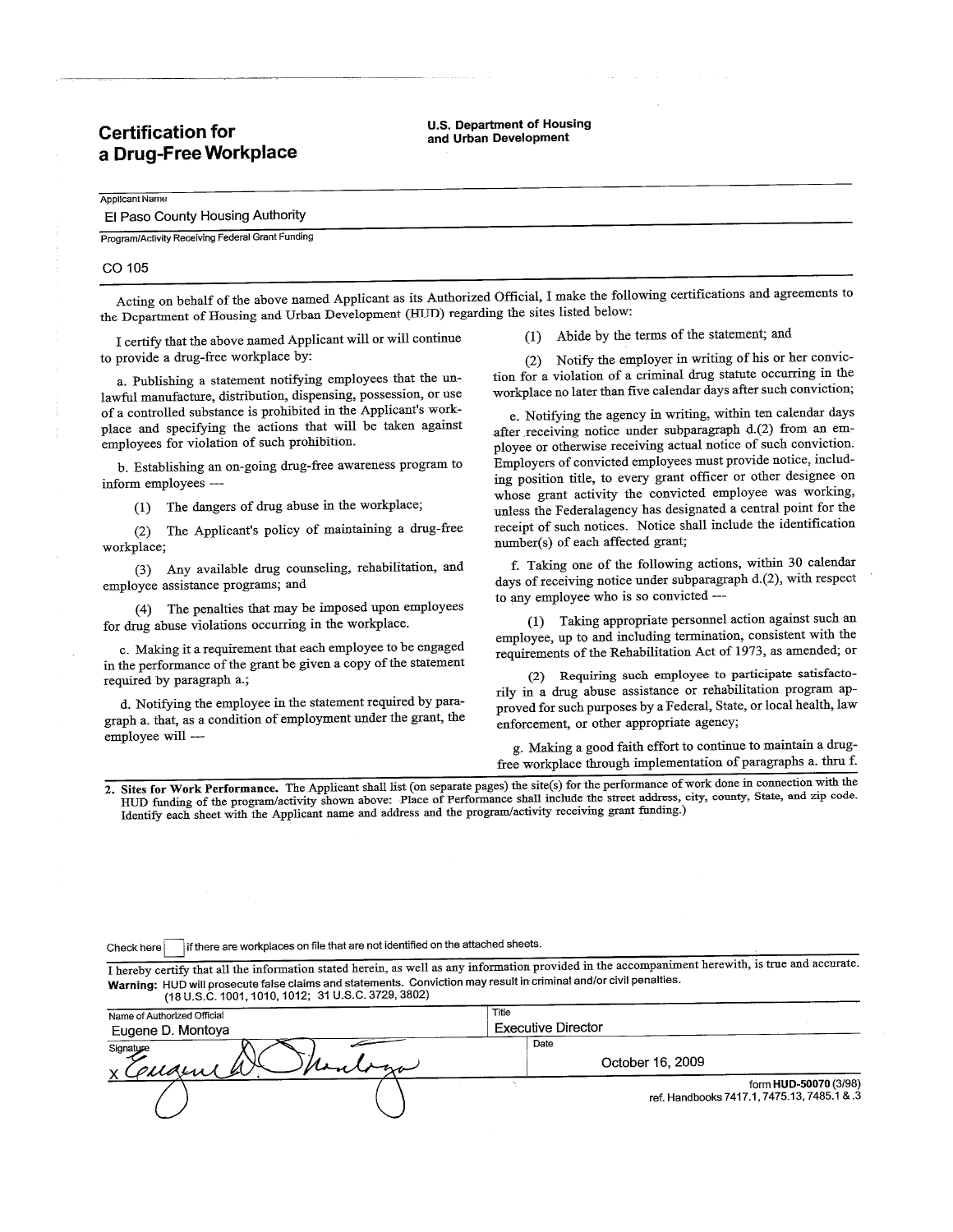### **Certification of Payments** to Influence Federal Transactions

**U.S. Department of Housing** and Urban Development Office of Public and Indian Housing

Applicant Name El Paso County Housing Authority

Program/Activity Receiving Federal Grant Funding CO 105

The undersigned certifies, to the best of his or her knowledge and belief, that:

(1) No Federal appropriated funds have been paid or will be paid, by or on behalf of the undersigned, to any person for influencing or attempting to influence an officer or employee of an agency, a Member of Congress, an officer or employee of Congress, or an employee of a Member of Congress in connection with the awarding of any Federal contract, the making of any Federal grant, the making of any Federal loan, the entering into of any cooperative agreement, and the extension, continuation, renewal, amendment, or modification of any Federal contract, grant, loan, or cooperative agreement.

If any funds other than Federal appropriated funds have  $(2)$ been paid or will be paid to any person for influencing or attempting to influence an officer or employee of an agency, a Member of Congress, an officer or employee of Congress, or an employee of a Member of Congress in connection with this Federal contract, grant, loan, or cooperative agreement, the undersigned shall complete and submit Standard Form-LLL, Disclosure Form to Report Lobbying, in accordance with its instructions.

(3) The undersigned shall require that the language of this certification be included in the award documents for all subawards at all tiers (including subcontracts, subgrants, and contracts under grants, loans, and cooperative agreements) and that all subrecipients shall certify and disclose accordingly.

This certification is a material representation of fact upon which reliance was placed when this transaction was made or entered into. Submission of this certification is a prerequisite for making or entering into this transaction imposed by Section 1352, Title 31, U.S. Code. Any person who fails to file the required certification shall be subject to a civil penalty of not less than \$10,000 and not more than \$100,000 for each such failure.

I hereby certify that all the information stated herein, as well as any information provided in the accompaniment herewith, is true and accurate. Warning: HUD will prosecute false claims and statements. Conviction may result in criminal and/or civil penalties. (18 U.S.C. 1001, 1010, 1012; 31 U.S.C. 3729, 3802)

| Name of Authorized Official  | Title                                                                      |
|------------------------------|----------------------------------------------------------------------------|
| Eugene D. Montoya            | <b>Executive Director</b>                                                  |
| Signature<br>Cengene W. Shan | Date (mm/dd/yyyy)<br>10/16/09                                              |
| Previous edition is obsolete | form HUD 50071 (3/98)<br>ref. Handboooks 7417.1, 7475.13, 7485.1, & 7485.3 |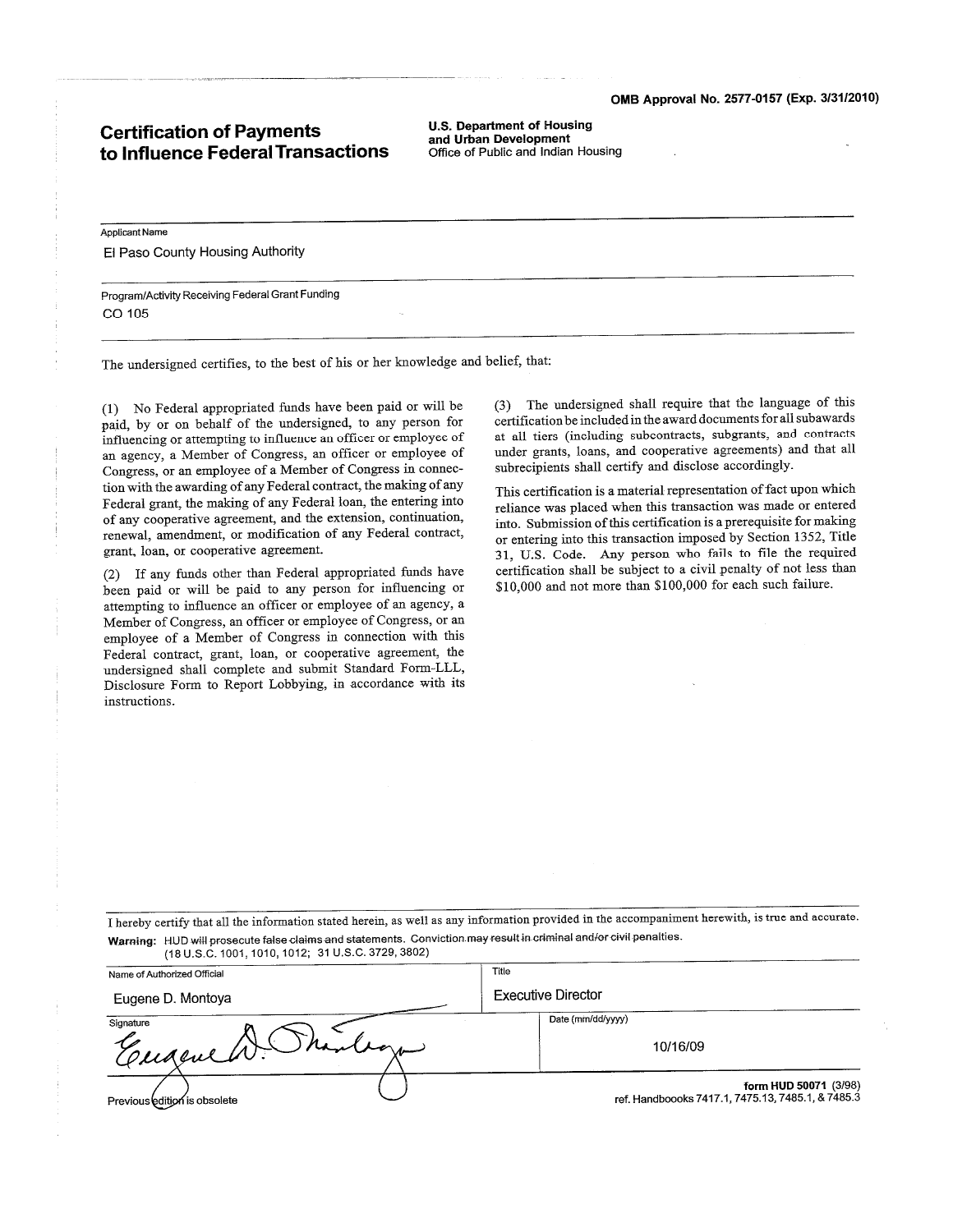**Civil Rights Certification** 

U.S. Department of Housing and Urban Development Office of Public and Indian Housing **Expires 4/30/2011** 

#### **Civil Rights Certification**

#### **Annual Certification and Board Resolution**

Acting on behalf of the Board of Commissioners of the Public Housing Agency (PHA) listed below, as its Chairman or other authorized PHA official if there is no Board of Commissioner, I approve the submission of the Plan for the PHA of which this document is a part and make the following certification and agreement with the Department of Housing and Urban Development (HUD) in connection with the submission of the Plan and implementation thereof:

The PHA certifies that it will carry out the public housing program of the agency in conformity with title VI of the Civil Rights Act of 1964, the Fair Housing Act, section 504 of the Rehabilitation Act of 1973, and title II of the Americans with Disabilities Act of 1990, and will affirmatively further fair housing.

El Paso County Housing Authority PHA Name

CO 105 PHA Number/HA Code

| prosecute false claims and statements. Conviction may result in criminal and/or civil penalties. (18 U.S.C. 1001, 1010, 1012; 31 U.S.C. 3729, 3802) | I hereby certify that all the information stated herein, as well as any information provided in the accompaniment herewith, is true and accurate. Warning: HUD will |
|-----------------------------------------------------------------------------------------------------------------------------------------------------|---------------------------------------------------------------------------------------------------------------------------------------------------------------------|
|                                                                                                                                                     |                                                                                                                                                                     |
|                                                                                                                                                     |                                                                                                                                                                     |
| Name of Authorized Official                                                                                                                         | Title                                                                                                                                                               |
| Sherrie L. Vogt                                                                                                                                     | Chairman                                                                                                                                                            |
| Signature                                                                                                                                           | Date 10 - 1 - 2009                                                                                                                                                  |
|                                                                                                                                                     |                                                                                                                                                                     |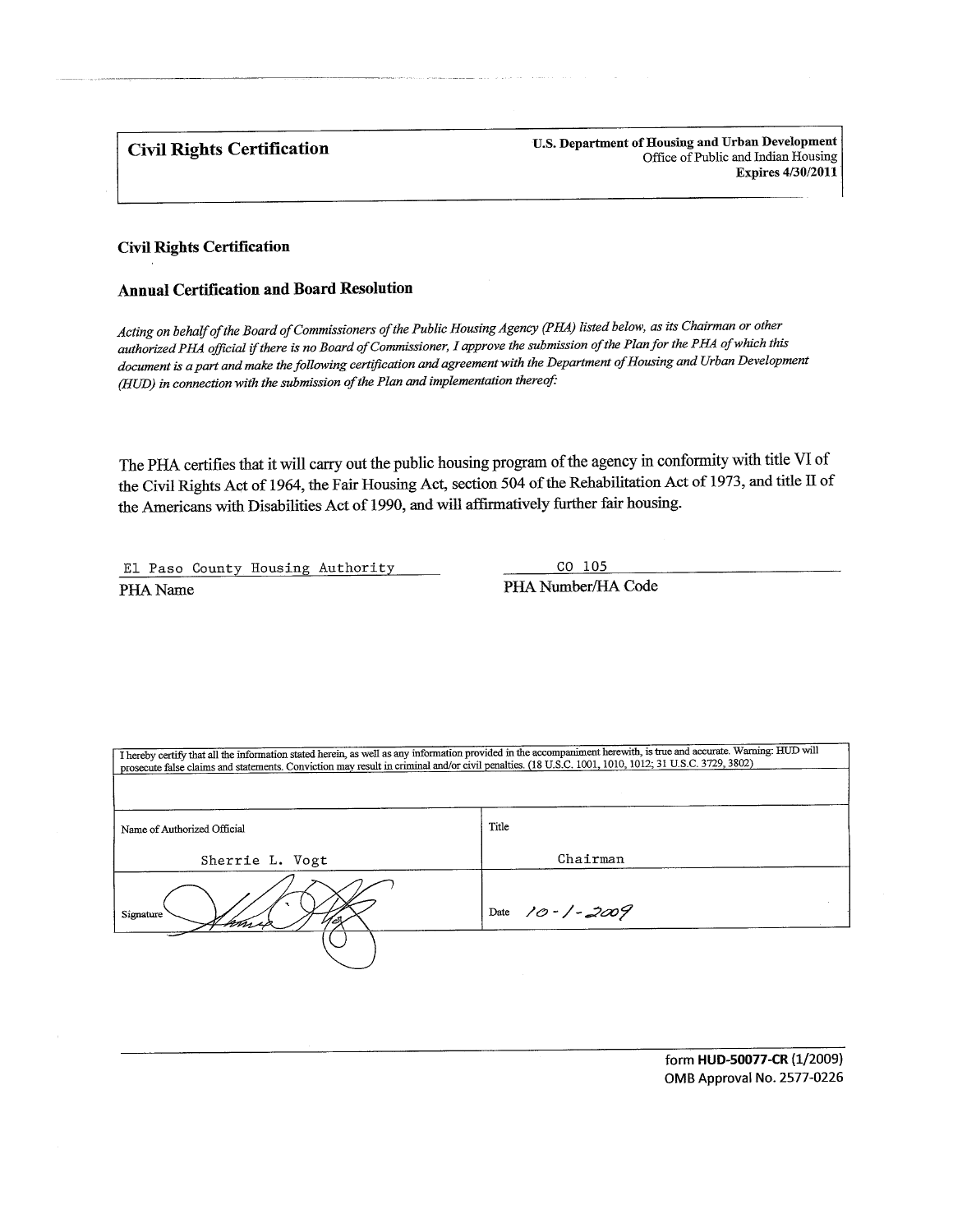**Certification by State or Local Official of PHA Plans Consistency** with the Consolidated Plan

U.S. Department of Housing and Urban Development Office of Public and Indian Housing Expires 4/30/2011

# Certification by State or Local Official of PHA Plans Consistency with the **Consolidated Plan**

the Community Development Specialist certify that the Five Year and **Tiffany Colvert**  $I, \_$ EPC Housing Authority is consistent with the Consolidated Plan of Annual PHA Plan of the El Paso County, Colorado prepared pursuant to 24 CFR Part 91.

alint-10/6/09  $J_{\iota}$  $\overline{\overline{\mathscr{U}}}$  $\sim$ 

Signed / Dated by Appropriate State or Local Official

form HUD-50077-SL (1/2009) OMB Approval No. 2577-0226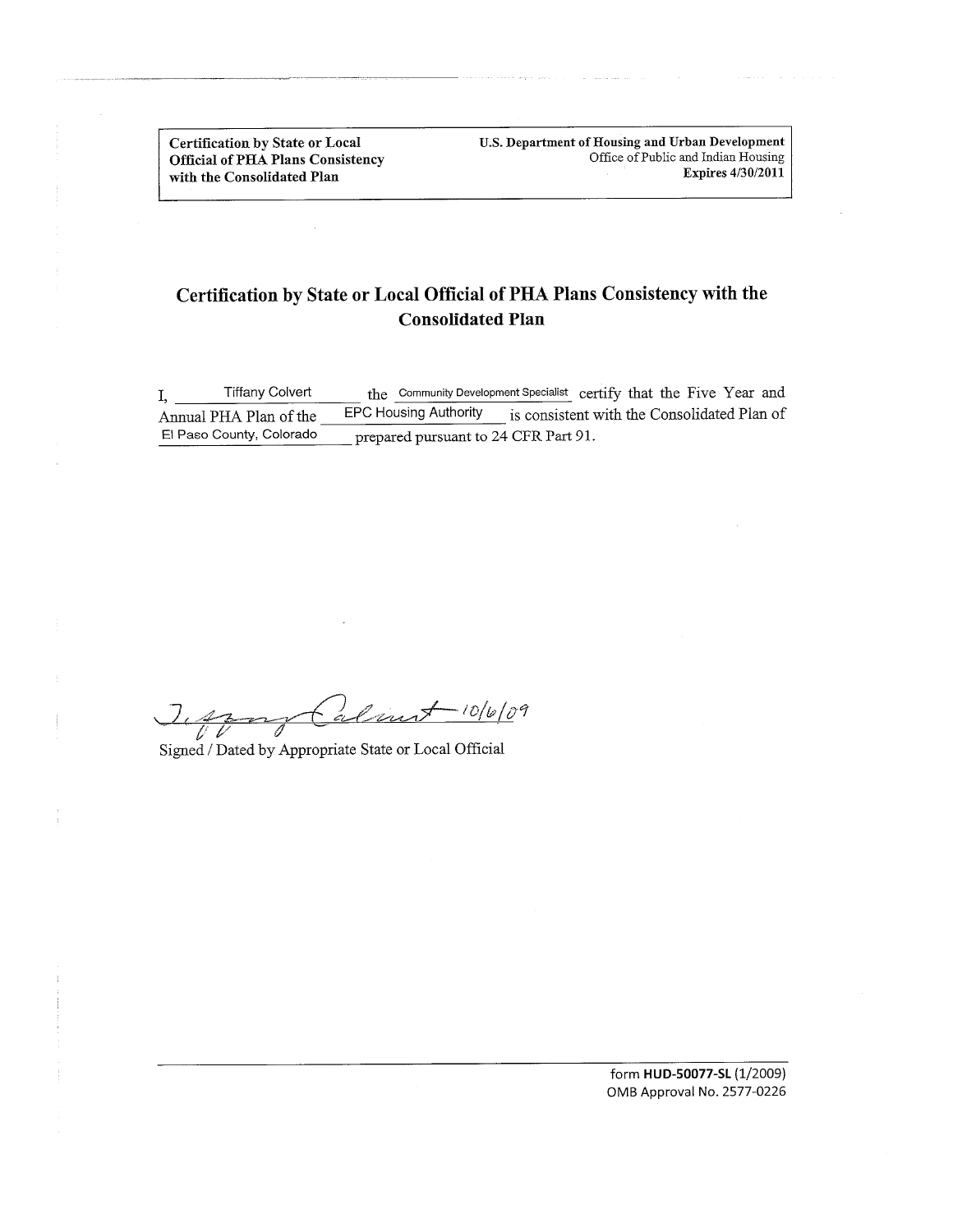| DISCLOSURE OF LOBBYING ACTIVITIES                                                                                                                                                                                                                                                                                                                                                                                                                                                                                                                                                 |                                                                                                                         |                                                                                         | Approved by OMB                                                    |
|-----------------------------------------------------------------------------------------------------------------------------------------------------------------------------------------------------------------------------------------------------------------------------------------------------------------------------------------------------------------------------------------------------------------------------------------------------------------------------------------------------------------------------------------------------------------------------------|-------------------------------------------------------------------------------------------------------------------------|-----------------------------------------------------------------------------------------|--------------------------------------------------------------------|
| Complete this form to disclose lobbying activities pursuant to 31 U.S.C. 1352                                                                                                                                                                                                                                                                                                                                                                                                                                                                                                     |                                                                                                                         |                                                                                         | 0348-0046                                                          |
|                                                                                                                                                                                                                                                                                                                                                                                                                                                                                                                                                                                   | (See reverse for public burden disclosure.)                                                                             |                                                                                         |                                                                    |
| 2. Status of Federal Action:<br>1. Type of Federal Action:<br>a. contract<br>b. initial award<br>b. grant<br>c. post-award<br>c. cooperative agreement<br>d. loan<br>e. loan guarantee                                                                                                                                                                                                                                                                                                                                                                                            | a. bid/offer/application                                                                                                | 3. Report Type:<br>a. initial filing<br>b. material change<br>For Material Change Only: | year quarter<br>date of last report                                |
| f. loan insurance<br>4. Name and Address of Reporting Entity:<br>Subawardee<br>$\Box$ Prime<br>Tier _______, if known:                                                                                                                                                                                                                                                                                                                                                                                                                                                            | and Address of Prime:                                                                                                   |                                                                                         | 5. If Reporting Entity in No. 4 is a Subawardee, Enter Name        |
| Congressional District, if known: 4c<br>6. Federal Department/Agency:                                                                                                                                                                                                                                                                                                                                                                                                                                                                                                             | Congressional District, if known:<br>7. Federal Program Name/Description:                                               |                                                                                         |                                                                    |
|                                                                                                                                                                                                                                                                                                                                                                                                                                                                                                                                                                                   |                                                                                                                         | CFDA Number, if applicable: ____________                                                |                                                                    |
| 8. Federal Action Number, if known:                                                                                                                                                                                                                                                                                                                                                                                                                                                                                                                                               | 9. Award Amount, if known:<br>\$                                                                                        |                                                                                         |                                                                    |
| 10. a. Name and Address of Lobbying Registrant<br>(if individual, last name, first name, MI):<br>No lobbying effort has been undertaken by the Housing<br>Authority for any grants which have been applied for<br>and/or received.                                                                                                                                                                                                                                                                                                                                                | different from No. 10a)<br>(last name, first name, MI):                                                                 |                                                                                         | b. Individuals Performing Services (including address if           |
| 11. Information requested through this form is authorized by title 31 U.S.C. section<br>1352. This disclosure of lobbying activities is a material representation of fact<br>upon which reliance was placed by the tier above when this transaction was made<br>or entered into. This disclosure is required pursuant to 31 U.S.C. 1352. This<br>information will be available for public inspection. Any person who fails to file the<br>required disclosure shall be subject to a civil penalty of not less than \$10,000 and<br>not more than \$100,000 for each such failure. | Signature: <i>Ceuaea</i><br>Print Name: Eugene D. Montoya<br>Title: Executive Director<br>Telephone No.: (719) 387-6739 |                                                                                         | Date: 10/16/09                                                     |
| <b>Federal Use Only:</b>                                                                                                                                                                                                                                                                                                                                                                                                                                                                                                                                                          |                                                                                                                         |                                                                                         | Authorized for Local Reproduction<br>Standard Form LLL (Rev. 7-97) |

 $\label{eq:2.1} \frac{1}{\sqrt{2\pi}}\frac{1}{\sqrt{2\pi}}\frac{d\phi}{d\phi} = \frac{1}{2\sqrt{2\pi}}\frac{1}{\sqrt{2\pi}}\frac{d\phi}{d\phi} = \frac{1}{2\sqrt{2\pi}}\frac{d\phi}{d\phi} = \frac{1}{2\sqrt{2\pi}}\frac{d\phi}{d\phi} = \frac{1}{2\sqrt{2\pi}}\frac{d\phi}{d\phi} = \frac{1}{2\sqrt{2\pi}}\frac{d\phi}{d\phi} = \frac{1}{2\sqrt{2\pi}}\frac{d\phi}{d\phi} = \frac{1}{2\sqrt{2\pi}}$ 

and the sequence of the sequence of the sequence of the sequence of the sequence of  $\mathcal{L}_\text{c}$ 

 $\sim 10^6$